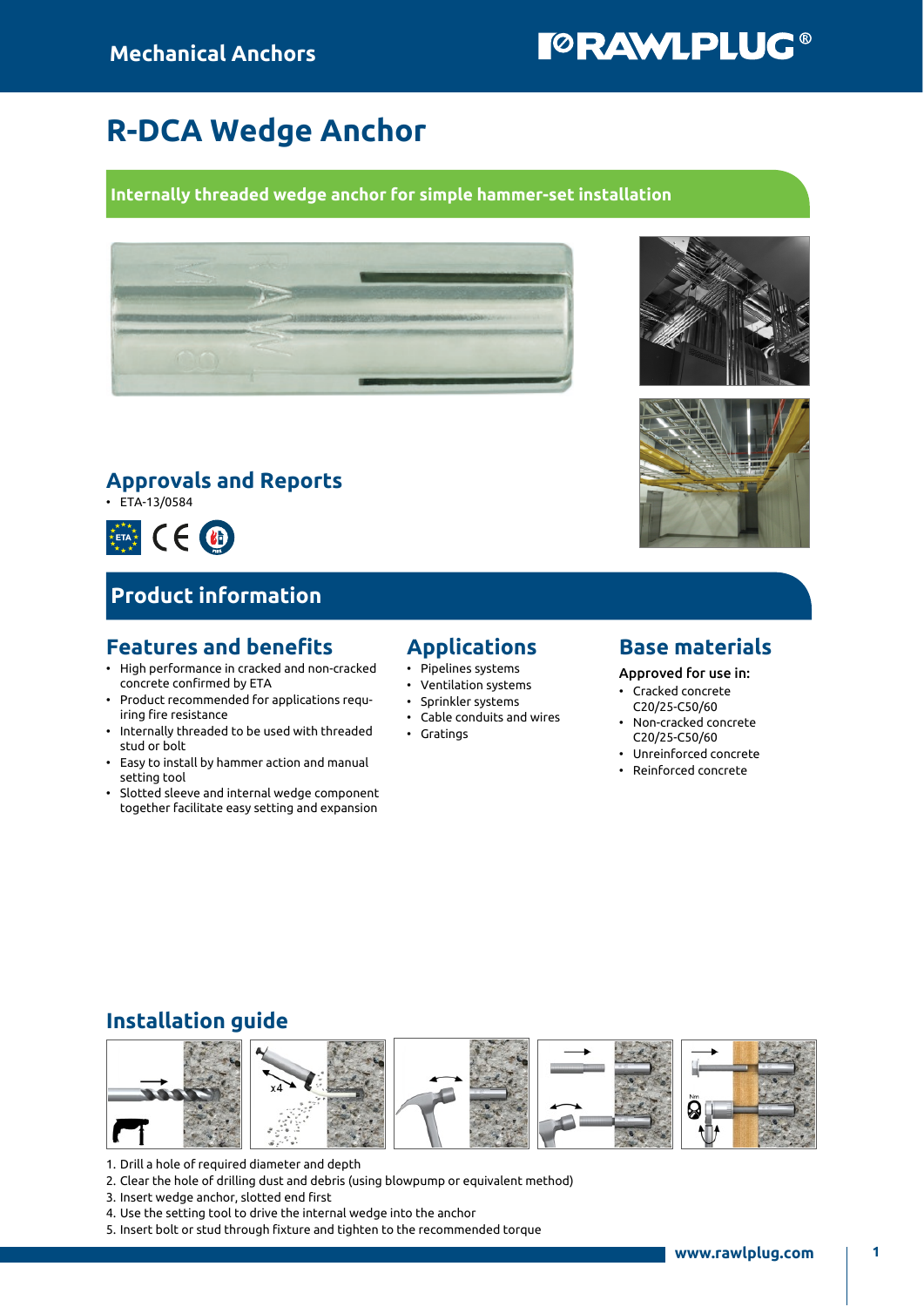## **TORAWLPLUG®**

### Product information



|             |                     |                 | <b>Anchor</b>            |        | <b>Fixture</b>                   |                         |
|-------------|---------------------|-----------------|--------------------------|--------|----------------------------------|-------------------------|
| <b>Size</b> | <b>Product Code</b> | <b>Diameter</b> | <b>External diameter</b> | Length | <b>Internal thread</b><br>length | <b>Hole diameter</b>    |
|             |                     | $\mathbf d$     | $d_{nom}$                | L      | ۰,                               | $\mathbf{d}_{\epsilon}$ |
|             |                     | [mm]            | [mm]                     | [mm]   | [mm]                             | [mm]                    |
| M6          | R-DCA-06-25         | 6               | 8                        | 25     | 11                               | $\overline{7}$          |
|             | R-DCA-06-25-100B    | 6               | 8                        | 25     | 11                               | $\overline{7}$          |
| M8          | R-DCA-08-30         | 8               | 10                       | 30     | 14                               | 9                       |
|             | R-DCA-08-30-100B    | 8               | 10                       | 30     | 14                               | 9                       |
| M10         | R-DCA-10-40         | 10              | 12                       | 40     | 19                               | 12                      |
|             | R-DCA-10-40-50B     | 10              | 12                       | 40     | 19                               | 12                      |
| M12         | R-DCA-12-50         | 12              | 15                       | 50     | 25                               | 14                      |
|             | R-DCA-12-50-30B     | 12              | 15                       | 50     | 25                               | 14                      |
| M16         | R-DCA-16-65         | 16              | 20                       | 65     | 28                               | 18                      |
|             | R-DCA-16-65-15B     | 16              | 20                       | 65     | 28                               | 18                      |
| M20         | R-DCA-20-80         | 20              | 25                       | 80     | 38                               | 22                      |

## Installation data





| <b>Size</b>                  | <b>M6</b>        | M8   | M10 | M12 | M16 | <b>M20</b> |     |     |
|------------------------------|------------------|------|-----|-----|-----|------------|-----|-----|
| Thread diameter              | d                | [mm] | 6   | 8   | 10  | 12         | 16  | 20  |
| Hole diameter in substrate   | $d_{o}$          | [mm] | 8   | 10  | 12  | 15         | 20  | 25  |
| Max. installation torque     | $T_{inst}$       | [Nm] | 4.5 | 11  | 22  | 38         | 98  | 130 |
| Min. hole depth in substrate | $h_{0}$          | [mm] | 27  | 32  | 42  | 52         | 67  | 82  |
| Installation depth           | $h_{\text{nom}}$ | [mm] | 25  | 30  | 40  | 50         | 65  | 80  |
| Min. substrate thickness     | $h_{\min}$       | [mm] | 80  | 80  | 80  | 100        | 130 | 160 |
| Min. spacing                 | $S_{\text{min}}$ | [mm] | 200 | 200 | 200 | 200        | 260 | 320 |
| Min. edge distance           | $C_{min}$        | [mm] | 150 | 150 | 150 | 150        | 195 | 240 |

## Mechanical properties

| <b>Size</b>                                 | M <sub>6</sub> | <b>M8</b>                  | M10   | M <sub>12</sub> | M16  | M20   |       |       |
|---------------------------------------------|----------------|----------------------------|-------|-----------------|------|-------|-------|-------|
| Nominal ultimate tensile strength - tension | uk             | $[N/mm^2]$                 | 450   | 450             | 450  | 450   | 450   | 450   |
| Nominal yield strength - tension            | vk             | $[N/mm^2]$                 | 360   | 360             | 360  | 360   | 360   | 360   |
| Cross sectional area - tension              | А              | $\left[\text{mm}^2\right]$ | 20.1  | 36.6            | 58   | 84.3  | 157   | 245   |
| Elastic section modulus                     | $W_{\rm el}$   | $\left[\text{mm}^3\right]$ | 21.21 | 50.3            | 98.2 | 169.7 | 402.1 | 785.4 |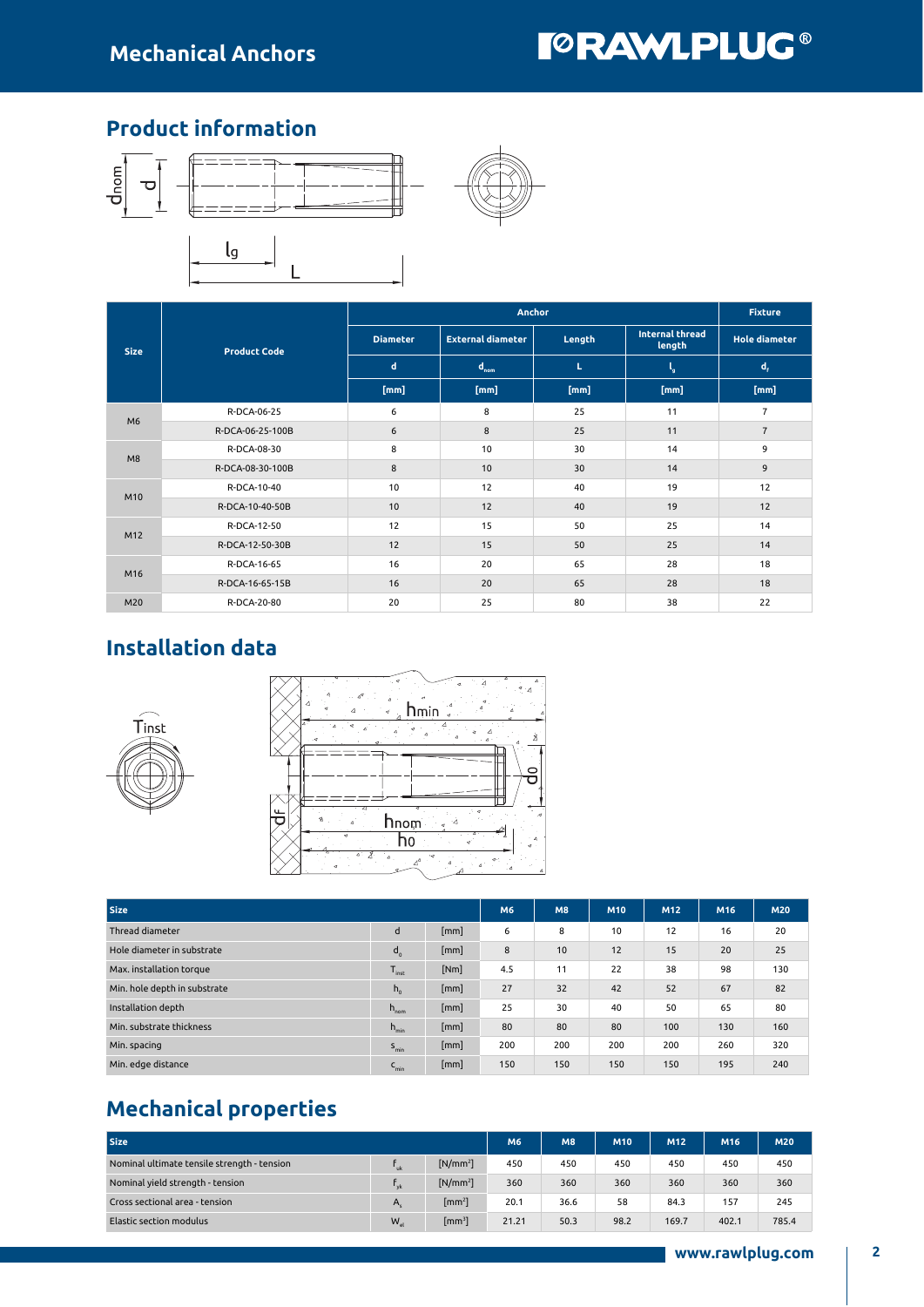### Basic performance data

Performance data for single anchor without influence of edge distance and spacing - ETAG 001

| <b>Size</b>                               |      | M <sub>6</sub>           | M <sub>8</sub>           | <b>M10</b>               | M12                      | M <sub>16</sub> | <b>M20</b> |  |  |  |
|-------------------------------------------|------|--------------------------|--------------------------|--------------------------|--------------------------|-----------------|------------|--|--|--|
| Effective embedment depth h <sub>ef</sub> | [mm] | 25.00                    | 30.00                    | 40.00                    | 50.00                    | 65.00           | 80.00      |  |  |  |
| <b>MEAN ULTIMATE LOAD</b>                 |      |                          |                          |                          |                          |                 |            |  |  |  |
| TENSION AND SHEAR LOAD FRUM               | [kN] | $\overline{\phantom{a}}$ | $\overline{\phantom{a}}$ | $\overline{\phantom{a}}$ | $\overline{\phantom{a}}$ | $\sim$          | $\sim$     |  |  |  |
| <b>CHARACTERISTIC LOAD</b>                |      |                          |                          |                          |                          |                 |            |  |  |  |
| TENSION AND SHEAR LOAD F <sub>ot</sub>    | [kN] | 1.52                     | 3.01                     | 4.57                     | 6.43                     | 13.31           | 17.38      |  |  |  |
| <b>DESIGN LOAD</b>                        |      |                          |                          |                          |                          |                 |            |  |  |  |
| TENSION AND SHEAR LOAD For                | [kN] | 0.84                     | 1.67                     | 2.54                     | 3.57                     | 7.39            | 9.65       |  |  |  |
| <b>RECOMMENDED LOAD</b>                   |      |                          |                          |                          |                          |                 |            |  |  |  |
| TENSION AND SHEAR LOAD F.                 | [kN] | 0.60                     | 1.19                     | 1.81                     | 2.55                     | 5.28            | 6.89       |  |  |  |

## Design performance data

| <b>Size</b>                              |              |      | M6                            | <b>M8</b> | M10    | M12    | M16    | <b>M20</b> |  |
|------------------------------------------|--------------|------|-------------------------------|-----------|--------|--------|--------|------------|--|
| Effective embedment depth                | $h_{\alpha}$ | [mm] | 25.00                         | 30.00     | 40.00  | 50.00  | 65.00  | 80.00      |  |
|                                          |              |      | <b>TENSION AND SHEAR LOAD</b> |           |        |        |        |            |  |
| Characteristic resistance                | $F_{Rk}$     | [kN] | 1.52                          | 3.01      | 4.57   | 6.43   | 13.31  | 17.38      |  |
| Installation safety factor               | $V_{2}$      | ÷    | 1.20                          | 1.20      | 1.20   | 1.20   | 1.20   | 1.20       |  |
| Spacing                                  | $S_{cr}$     | ۰    | 200.00                        | 200.00    | 200.00 | 200.00 | 260.00 | 320.00     |  |
| Edge distance                            | $C_{cr}$     | ÷    | 150.00                        | 150.00    | 150.00 | 150.00 | 195.00 | 240.00     |  |
| <b>SHEAR LOAD</b>                        |              |      |                               |           |        |        |        |            |  |
| STEEL FAILURE; [ENGLISH]: STAL KLASY 4.8 |              |      |                               |           |        |        |        |            |  |
| Characteristic resistance with lever arm | $M_{Rk,s}$   | [Nm] | 6.00                          | 15.00     | 30.00  | 52.00  | 133.00 | 260.00     |  |
| Partial safety factor                    | $V_{M5}$     |      | 1.25                          | 1.25      | 1.25   | 1.25   | 1.25   | 1.25       |  |
| <b>STEEL FAILURE; STEEL CLASS 5.8</b>    |              |      |                               |           |        |        |        |            |  |
| Characteristic resistance with lever arm | $M_{Rk s}$   | [Nm] | 8.00                          | 19.00     | 37.00  | 66.00  | 167.00 | 325.00     |  |
| Partial safety factor                    | $V_{M5}$     |      | 1.25                          | 1.25      | 1.25   | 1.25   | 1.25   | 1.25       |  |
| STEEL FAILURE; [ENGLISH]: STAL KLASY 6.8 |              |      |                               |           |        |        |        |            |  |
| Characteristic resistance with lever arm | $M_{Rk s}$   | [Nm] | 9.00                          | 23.00     | 45.00  | 79.00  | 200.00 | 390.00     |  |
| Partial safety factor                    | $Y_{M5}$     |      | 1.25                          | 1.25      | 1.25   | 1.25   | 1.25   | 1.25       |  |
| <b>STEEL FAILURE; STEEL CLASS 8.8</b>    |              |      |                               |           |        |        |        |            |  |
| Characteristic resistance with lever arm | $M_{Rks}$    | [Nm] | 12.00                         | 30.00     | 60.00  | 105.00 | 267.00 | 520.00     |  |
| Partial safety factor                    | $V_{M5}$     |      | 1.25                          | 1.25      | 1.25   | 1.25   | 1.25   | 1.25       |  |

Characteristic Resistance under fire exposure in concrete C20/25 to C50/60

| <b>Size</b>                   |              |      | <b>M8</b>                     | M10    | M12    | M16    | <b>M20</b> |  |  |  |
|-------------------------------|--------------|------|-------------------------------|--------|--------|--------|------------|--|--|--|
| <b>TENSION AND SHEAR LOAD</b> |              |      |                               |        |        |        |            |  |  |  |
| Spacing                       | $S_{cr}$     | [mm] | 120.00                        | 160.00 | 200.00 | 260.00 | 320.00     |  |  |  |
| Edge distance                 | $C_{cr}$     | [mm] | 60.00                         | 80.00  | 100.00 | 130.00 | 160.00     |  |  |  |
| $R$ (for EI) = 30 min         |              |      |                               |        |        |        |            |  |  |  |
| <b>TENSION AND SHEAR LOAD</b> |              |      |                               |        |        |        |            |  |  |  |
| Characteristic resistance     | $F_{\rm Rk}$ | [kN] | 0.40                          | 0.90   | 1.60   | 3.10   | 4.30       |  |  |  |
| $R$ (for EI) = 60 min         |              |      |                               |        |        |        |            |  |  |  |
| <b>TENSION AND SHEAR LOAD</b> |              |      |                               |        |        |        |            |  |  |  |
| Characteristic resistance     | $F_{Rk}$     | [kN] | 0.30                          | 0.80   | 1.30   | 2.40   | 3.70       |  |  |  |
|                               |              |      | $R$ (for EI) = 90 min         |        |        |        |            |  |  |  |
|                               |              |      | <b>TENSION AND SHEAR LOAD</b> |        |        |        |            |  |  |  |
| Characteristic resistance     | $F_{\rm pk}$ | [kN] | 0.30                          | 0.60   | 1.10   | 2.00   | 3.20       |  |  |  |
|                               |              |      | $R$ (for EI) = 120 min        |        |        |        |            |  |  |  |
|                               |              |      | <b>TENSION AND SHEAR LOAD</b> |        |        |        |            |  |  |  |
| Characteristic resistance     | $F_{\rm Rk}$ | [kN] | 0.20                          | 0.50   | 0.80   | 1.60   | 2.50       |  |  |  |